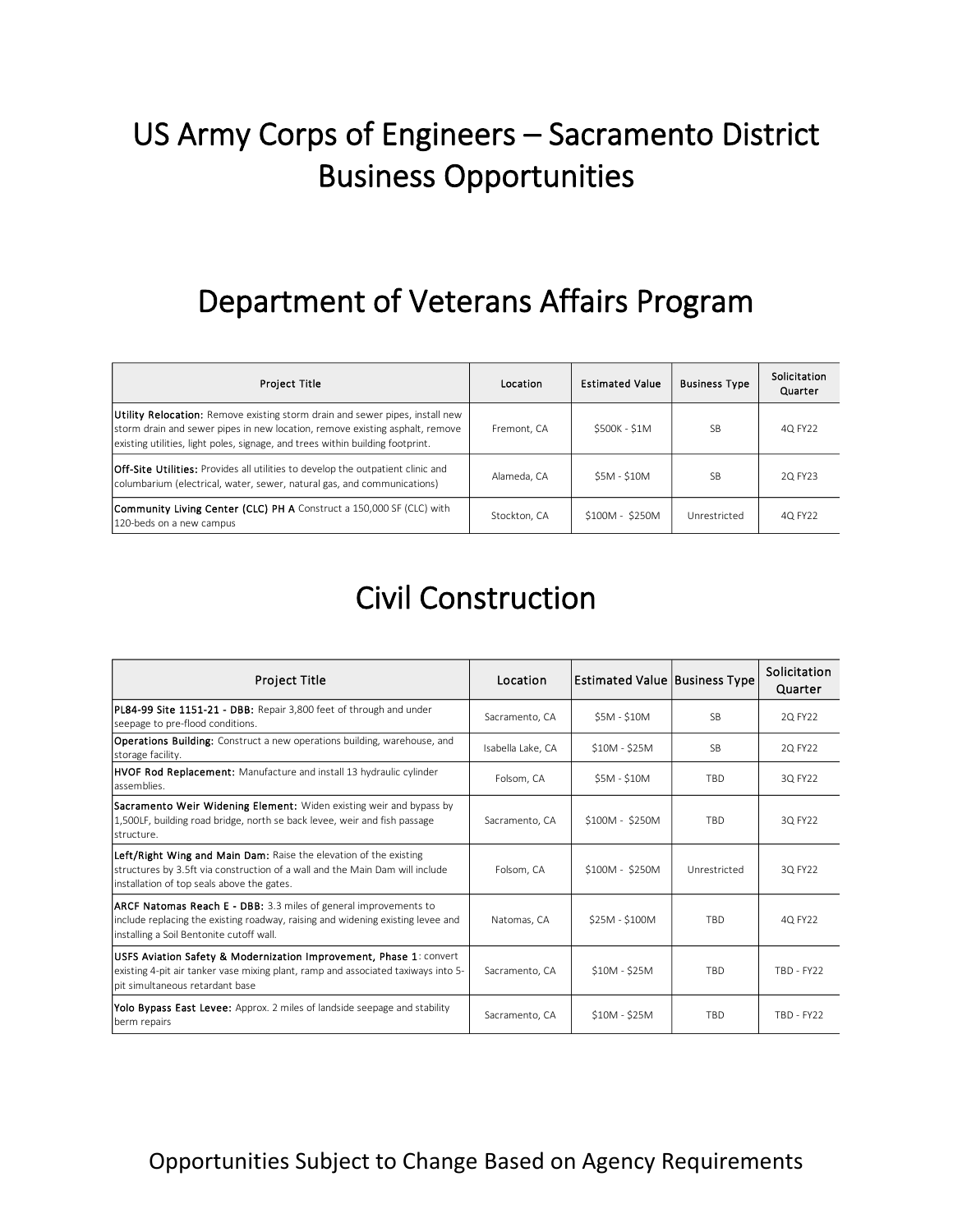### Civil Construction Continued

| <b>Project Title</b>                                                                                                                                                                                                                                                                 | Location          | <b>Estimated Value Business Type</b> |              | Solicitation<br>Quarter |
|--------------------------------------------------------------------------------------------------------------------------------------------------------------------------------------------------------------------------------------------------------------------------------------|-------------------|--------------------------------------|--------------|-------------------------|
| Lower San Joaquin Reach TS30L: Approx. 1 mile of cutoff wall to include<br>degrading and reshaping the levee.                                                                                                                                                                        | Stockton, CA      | \$10M - \$25M                        | TBD          | TBD - FY22              |
| USFS Aviation Safety & Modernization Improvement, Phase 2:<br>remove/replacement of existing hangar and metal butler building with a new<br>centralized, combined interagency hangar(s) and administrative office building<br>adjacent to the Redding Municipal Airport flight line. | Sacramento, CA    | \$25M - \$100M                       | TBD          | <b>TBD - FY22</b>       |
| Lower American River Contract 2 Site 2-2, 2-3 Levee Bank Protection:<br>Approx. 1.5 miles of bank protection improvements.                                                                                                                                                           | Sacramento, CA    | $$25M - $100M$                       | Unrestricted | <b>TBD - FY22</b>       |
| American River Common Features Reach I Contract 2 DBB: Landside<br>bank improvements and construction of a maintenance road.                                                                                                                                                         | Natomas, CA       | \$10M - \$25M                        | <b>TBD</b>   | 1Q - FY23               |
| American River Common Features Reach E DBB: 4 miles of levee<br>improvements to include cutoff walls, berms, and relocation of irrigation<br>facilities.                                                                                                                             | Natomas, CA       | $$25M - $100M$                       | TBD          | 1Q - FY23               |
| Folsom Dam Raise Dikes 1 - 6: Increase flood storage and reduce down<br>stream flood risk by raising the crest elevation of existing dikes.                                                                                                                                          | Folsom, CA        | \$25M - \$100M                       | <b>TBD</b>   | 1Q FY23                 |
| Lower American River Contract 4 Levee Bank Protection: Approx. 1-2<br>mile of bank protection improvements.                                                                                                                                                                          | Sacramento, CA    | \$25M - \$100M                       | <b>TBD</b>   | 1Q FY23                 |
| Lower American River Contract 3 Levee Bank Protection: Approx. 2-3<br>miles of bank protection improvements.                                                                                                                                                                         | Sacramento, CA    | \$25M - \$100M                       | TBD          | 10 FY23                 |
| American River Common Features Reach D HWY 99 Window DBB:<br>Complete 800 ft of cutoff wall.                                                                                                                                                                                         | Natomas, CA       | \$10M - \$25M                        | <b>TBD</b>   | 2Q - FY23               |
| Marysville Ring Levee Phase 2B DBB - Open trench cutoff wall                                                                                                                                                                                                                         | Marysville, CA    | \$25M - \$100M                       | TBD          | 3Q - FY23               |
| Folsom Dam Raise Dike 7: Raise embankment by 3.5', adding top seals to all<br>eight gates, strengthen the gates, and raising the piers                                                                                                                                               | Folsom, CA        | $$1M - $5M$                          | SB           | 4Q FY23                 |
| American River Common Features Reaches F&G DBB: 8 miles of levee<br>improvements with approx. 700 LF of cutoff wall                                                                                                                                                                  | Natomas, CA       | \$25M - \$100M                       | TBD          | 4Q - FY23               |
| Temperature Control Shutters: Replacement of the TCS superstructure<br>and automation of the TCS.                                                                                                                                                                                    | Folsom, CA        | \$25M - \$100M                       | TBD          | 4Q FY23                 |
| US Forest Service Visitor Center: Construction of a new visitor center,<br>parking area, landscaping and signage.                                                                                                                                                                    | Isabella Lake, CA | $$5M - $10M$                         | <b>TBD</b>   | TBD - FY23              |
| American River Common Features Reach B Pump Plant Window DBB:<br>Various pumping plant modifications and raising of outfall pipes through levee.                                                                                                                                     | Natomas, CA       | \$5M - \$10M                         | TBD          | TBD - FY23              |

## Military Construction

| <b>Project Title</b>                                                                                                                                                                  | Location       | <b>Estimated Value</b> | <b>Business Type</b> | Solicitation<br>Quarter |
|---------------------------------------------------------------------------------------------------------------------------------------------------------------------------------------|----------------|------------------------|----------------------|-------------------------|
| <b>Fuel Hydrant System Replacement (DBB):</b> Construct a new Type III<br>Hydrant System with two 5,000-barrel above ground storage tanks,<br>hydrant loop, and 1,800-gpm pump house. | Marysville, CA | \$25M - \$100M         | TBD                  | 2Q FY22                 |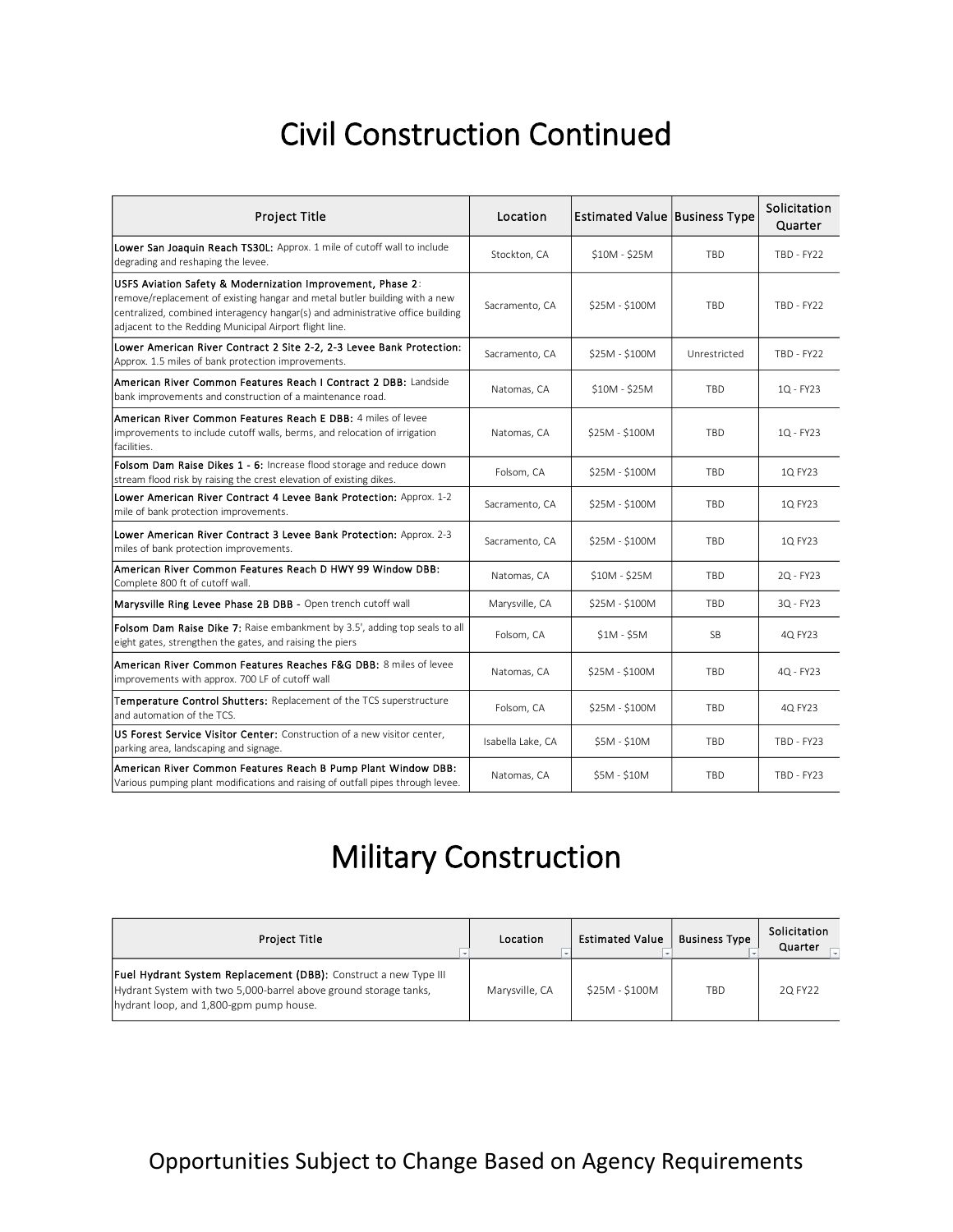## Military Construction Continued

| Project Title                                                                                                                                                                                                                                                                                                                                   | Location                   | <b>Estimated Value</b> | <b>Business Type</b> | Solicitation<br>Quarter |
|-------------------------------------------------------------------------------------------------------------------------------------------------------------------------------------------------------------------------------------------------------------------------------------------------------------------------------------------------|----------------------------|------------------------|----------------------|-------------------------|
| Munitions Warehouse & Office Facility (DBB): Construct a 210 sq<br>meter consolidated storage facility and a 372 sq meter consolidated office,<br>training, and shop space facility.                                                                                                                                                            | Marysville, CA             | $$5M - $10M$           | <b>TRD</b>           | 2Q FY22                 |
| Flight Test Apron Repair (DBB): Replacement of existing Portland<br>cement concrete (PCC) slabs along with full reconstruction of structural<br>base materials to include the addition of a course aggregate base with a<br>drainage and separation layer.                                                                                      | Hill AFB, UT               | \$5M - \$10M           | <b>TBD</b>           | 2Q FY22                 |
| Repair Enlisted Dorm Bldg. 1332 (DBB): Full interior repair of 2,334<br>SM of Dormitory B1332. Includes 100% gut and replacement of electric,<br>fire protection, HVAC system, plumbing, ceilings, walls, floor finishes,<br>interior doors, lighting and electrical fixtures, partitions, and plumbing<br>fixtures.                            | Travis AFB, CA             | $$10M - $25M$          | SB                   | 2Q FY22                 |
| Overhead Powerlines to Underground (DBB): Removal of 12kV lines,<br>auxiliary communications equipment, and poles and installation of new<br>underground conduits, duct banks, manholes, lighting poles, transformers,<br>and other accessories.                                                                                                | Tracy, CA                  | $$1M - $5M$            | <b>TBD</b>           | 2Q FY22                 |
| Tracy Various Paving (DBB): Remove and repair pavement at WH 30,<br>BLDG 38, BLDG 72, C Street, and WH 29.                                                                                                                                                                                                                                      | Tracy, CA                  | $$1M - $5M$            | <b>TBD</b>           | 3Q FY22                 |
| Confinement Facility (DBB): Construct a single story 3,000 Sq. Ft.<br>addition to BLDG 408, the HAFB Security forces Operation Center, to<br>accommodate four individual holding cells.                                                                                                                                                         | Hill AFB, UT               | $$1M - $5M$            | 8(a)                 | 3Q FY22                 |
| Upgrade Water Distribution System (DBB): Construct upgrades to<br>existing fire water distribution system.                                                                                                                                                                                                                                      | Concord, CA                | $$1M - $5M$            | TBD                  | 3Q FY22                 |
| Wharf 2 Substation (DBB): Construct a 15kv electrical substation to<br>provide power to the wharf loading cranes; construct backup generator<br>pad site and switchgear, and install generators.                                                                                                                                                | Concord, CA                | \$5M - \$10M           | <b>TBD</b>           | 3Q FY22                 |
| Munitions Storage Igloos (DB): Construct 3 new earth-covered 26' x 80'<br>reinforced concrete Modular Storage Magazines capable of storing<br>500,000 lbs. of class 1.1 munitions.                                                                                                                                                              | Hill AFB, UT               | \$5M - \$10M           | <b>TBD</b>           | 3Q FY22                 |
| Composite Aircraft Antenna Calibration Facility (DBB): A CAACF with<br>state-of-the-art equipment is needed at Hill Air Force Base (HAFB), UT. The<br>new 32,000 square foot facility has been organized into discreet parts, the<br>main facility and the testing chamber (coated with Radar Absorbing<br>Material - RAM) within the facility. | Hill AFB, UT               | \$25M - \$100M         | <b>TBD</b>           | 3Q FY22                 |
| <b>Boat Loading and Unloading Ramp (DBB):</b> Construct a boat launching<br>concrete ramp to support deployment and recovery of Security and Fire<br>Department trailerable small craft. Ramp includes electrical and<br>mechanical utilities.                                                                                                  | Concord, CA                | $$1M - $5M$            | <b>TBD</b>           | TBD - FY22              |
| Wharf 2 Substation Emergency Generator Site Work (DBB):<br>Construct backup generator pad site and switchgear, and install<br>generators.                                                                                                                                                                                                       | Concord, CA                | $$1M - $5M$            | TBD                  | TBD - FY22              |
| <b>ECS Paved Parking (DB)</b> : 9 Acre resin modified pavement, fence and<br>lighting.                                                                                                                                                                                                                                                          | Fort Hunter Liggett,<br>CA | $$1M - $5M$            | TBD                  | TBD - FY22              |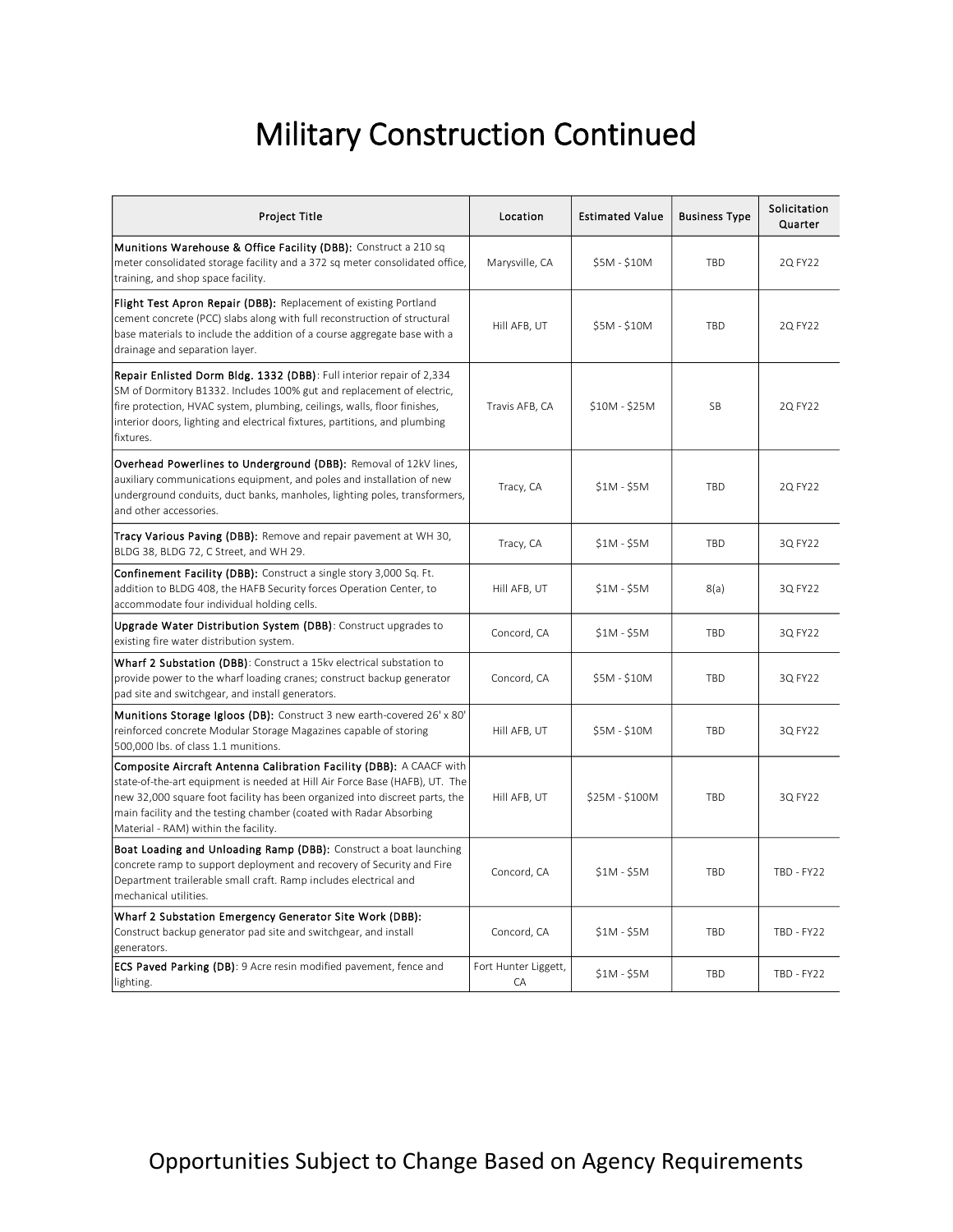## Military Construction Continued

| <b>Project Title</b><br>⋤                                                                                                                                                                                                                                                                                             | Location<br>$\overline{ }$  | <b>Estimated Value</b> | <b>Business Type</b> | Solicitation<br>Quarter |
|-----------------------------------------------------------------------------------------------------------------------------------------------------------------------------------------------------------------------------------------------------------------------------------------------------------------------|-----------------------------|------------------------|----------------------|-------------------------|
| Renovate Simulation Complex / Training Buildings (DB): Renovation<br>of 3 buildings to include electrical, HVAC, plumbing, interior and limited<br>exterior work. Approximately 16K SF.                                                                                                                               | Fort Hunter Liggett,<br>CA  | $$1M - $5M$            | <b>TBD</b>           | TBD - FY22              |
| T4, T7, T10 Bridges (DBB): Repair of aging railroad bridges, including<br>replacement of damaged timber piles, structural supports, and decking.                                                                                                                                                                      | Concord, CA                 | \$5M - \$10M           | TBD                  | TBD - FY22              |
| Army Family Housing - Spanish Oaks Renovation (DB): Renovation of<br>10 Single Family & 7 duplex Town Homes.                                                                                                                                                                                                          | Fort Hunter Liggett,<br>CA  | \$5M - \$10M           | <b>TBD</b>           | TBD - FY22              |
| North 388th-418th Apron Repair (DBB): Square Feet TBD of<br>replacement of existing Portland Cement Concrete (PCC) slabs along with<br>full rework of structural base materials.                                                                                                                                      | Hill AFB, UT                | \$5M - \$10M           | <b>SB</b>            | TBD - FY22              |
| Steam Plant B1286 Upgrade (DB): Replacement of three at building<br>1286 (B1286) with new dual-fuel (natural gas/fuel oil) boilers that meet<br>BACT.                                                                                                                                                                 | Hill AFB, UT                | $$10M - $25M$          | <b>TBD</b>           | TBD - FY22              |
| UTTR Missile Motor Storage Magazines (DBB): Construct nine (9) new<br>magazines configured for air bearing operations for the staging of D5<br>missile motors. Each magazine will include a mechanical room and an<br>elevated concrete dock and floor with air-pallet-bearing floor finish.                          | Hill AFB, UT                | \$25M - \$100M         | TBD                  | TBD - FY22              |
| New WST and Grounds Renovation (DB): Design and construction of a<br>6,500 sq. ft. bldg. for housing the WST trainers. Design and install 1,700<br>feet of 8ft high fence with two vehicle and one foot gate.                                                                                                         | Fort Hunter Liggett,<br>CA  | \$5M - \$10M           | <b>TBD</b>           | TBD - FY23              |
| <b>Renovation GIB Bldg. 624 (DBB)</b> : Full renovation and deep energy<br>conservation retrofit of 3 story 36K SF General Instruction Building (GIB).                                                                                                                                                                | Presidio of<br>Monterey, CA | $$10M - $25M$          | TBD                  | TBD - FY23              |
| Camp Roberts NRL Ops Building (DBB): 8000 SF to 9000 SF<br>Communication Center with Sensitive Compartmented Information<br>Facility requirement.                                                                                                                                                                     | San Miguel, CA              | $$10M - $25M$          | <b>TBD</b>           | TBD - FY23              |
| GBSD Technology and Collaboration Facility (DB): Construct a Facility<br>to provide a mix of secure and unclassified office, technical, and<br>collaboration areas sized to accommodate various work-groups and teams<br>necessary to develop and sustain the next generation Intercontinental                        | Hill AFB, UT                | \$25M - \$100M         | Unrestricted         | TBD - FY23              |
| Holding Pad and Berm Repair (DBB): Conduct repairs to explosive<br>transfer and holding facilities critical to the readiness and execution of the<br>ammunition throughput mission. Repair inadequate and eroding<br>protective berms through reshaping and adding a protective mesh to deter<br>rodent infiltration. | Concord, CA                 | \$5M - \$10M           | <b>TBD</b>           | TBD - FY24              |
| <b>Renovate GIB Bldg. 620 (DBB):</b> Renovate existing facility to provide<br>modern instructional classroom.                                                                                                                                                                                                         | Presidio of<br>Monterey, CA | $$10M - $25M$          | <b>TBD</b>           | TBD - FY25              |
| Renovation GIB Bldgs. 619, 621, 623 (DBB): Renovation and deep<br>energy conservation retrofit of Three 3 story General Instruction Buildings<br>(GIB) attached by exterior stairwells totaling approximately 76K SF.                                                                                                 | Presidio of<br>Monterey, CA | \$25M - \$100M         | <b>TBD</b>           | TBD - FY26              |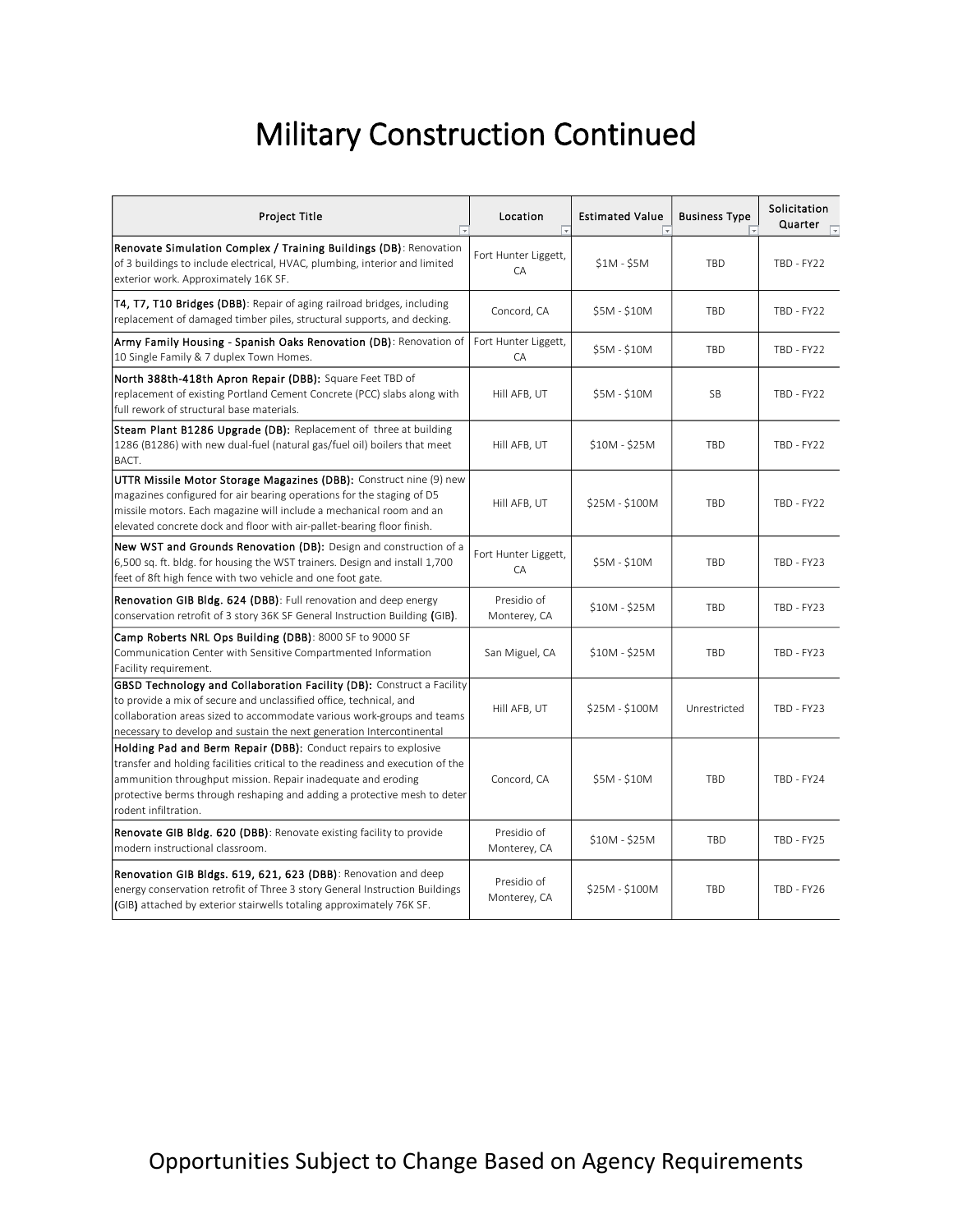## New MATOC/SATOC

| Section                   | <b>Project Title</b>                                                                                            | Location                    | <b>Estimated Value</b>    | <b>Business</b><br>Type | Solicitation<br>Quarter |
|---------------------------|-----------------------------------------------------------------------------------------------------------------|-----------------------------|---------------------------|-------------------------|-------------------------|
| Environmental<br>Services | Munitions and Explosives of Concern Support Single<br>Award Task Order Contract: Up to a 5 Year Ordering Period | Fort Ord. CA                | \$60M Capacity            | <b>TBD</b>              | TBD FY22                |
| Environmental<br>Services | <b>Environmental Laboratory Services: Blanket Purchase</b><br>Agreement with a five (5) year ordering period.   | SPD Wide<br><b>AOR</b>      | <b>TRD</b>                | <b>TBD</b>              | 2Q FY22                 |
| Environmental<br>Services | Biomonitoring and Habitat Restoration Single Award<br>Task Order Contract: Up to a 5 Year Ordering Period       | Fort Ord. CA                | \$9.5M Capacity           | <b>TBD</b>              | 4Q FY22                 |
| Military<br>Construction  | Paving and Utilities Multiple Award Task Order<br><b>Contract:</b> Up to 5 Year Ordering Period                 | Fort Hunter<br>Liggett, CA  | \$27M Capacity            | <b>TBD</b>              | TBD FY22                |
| Military<br>Construction  | General Construction Services Job Order Contract<br>(JOC): Up to a 5 Year Ordering Period                       | Presidio of<br>Monterey, CA | \$20M Capacity            | <b>TBD</b>              | TBD FY23                |
| Services                  | Streamflow Monitoring Single Award Task Order<br><b>Contract:</b> Up to a 5 Year Ordering Period                | SPD Wide<br><b>AOR</b>      | \$7M Capacity             | <b>SB</b>               | TBD FY22                |
| Services                  | Mitigation Single Award Task Order Contract: Up to a 5<br>Year Ordering Period                                  | SPK AOR in CA               | \$45M - \$90M<br>Capacity | Unrestricted            | 3/4Q FY22               |
| Architect-<br>Engineer    | Hydrology & Water Management Task Order Contract:<br>Up to a 5 Year Ordering Period                             | SPD Wide<br><b>AOR</b>      | TBD                       | <b>TBD</b>              | TBD FY22                |
| Architect-<br>Engineer    | Master Planning Multiple Award Task Order Contract:<br>Up to a 5 Year Ordering Period                           | Worldwide                   | TBD                       | UNR and SB              | TBD FY23                |
| Services                  | Geotechnical Drilling Task Order Contract: Up to a 5 Year<br><b>Ordering Period</b>                             | SPK Wide AOR                | \$7M Capacity             | SB.                     | TBD FY22                |

# Helpful Hints

Respond to Sources Sought, the Government wants to know you are out there and interested in doing business with us!

System for Award Management

- Ensure your profile is active
- Make sure your Reps & Certs information is up to date.
- If you are an 8(a), HubZONE, Service Disabled Veteran Owned Business, or a Woman Owned business make sure your profile reflects that information

New to Government Contracting? Contact your local small business Administration Procurement Center Representative:

[https://www.sba.gov/federal-contracting/counseling-help/procurement-center-representative](https://www.sba.gov/federal-contracting/counseling-help/procurement-center-representative-directory)[directory](https://www.sba.gov/federal-contracting/counseling-help/procurement-center-representative-directory)

Opportunities Subject to Change Based on Agency Requirements